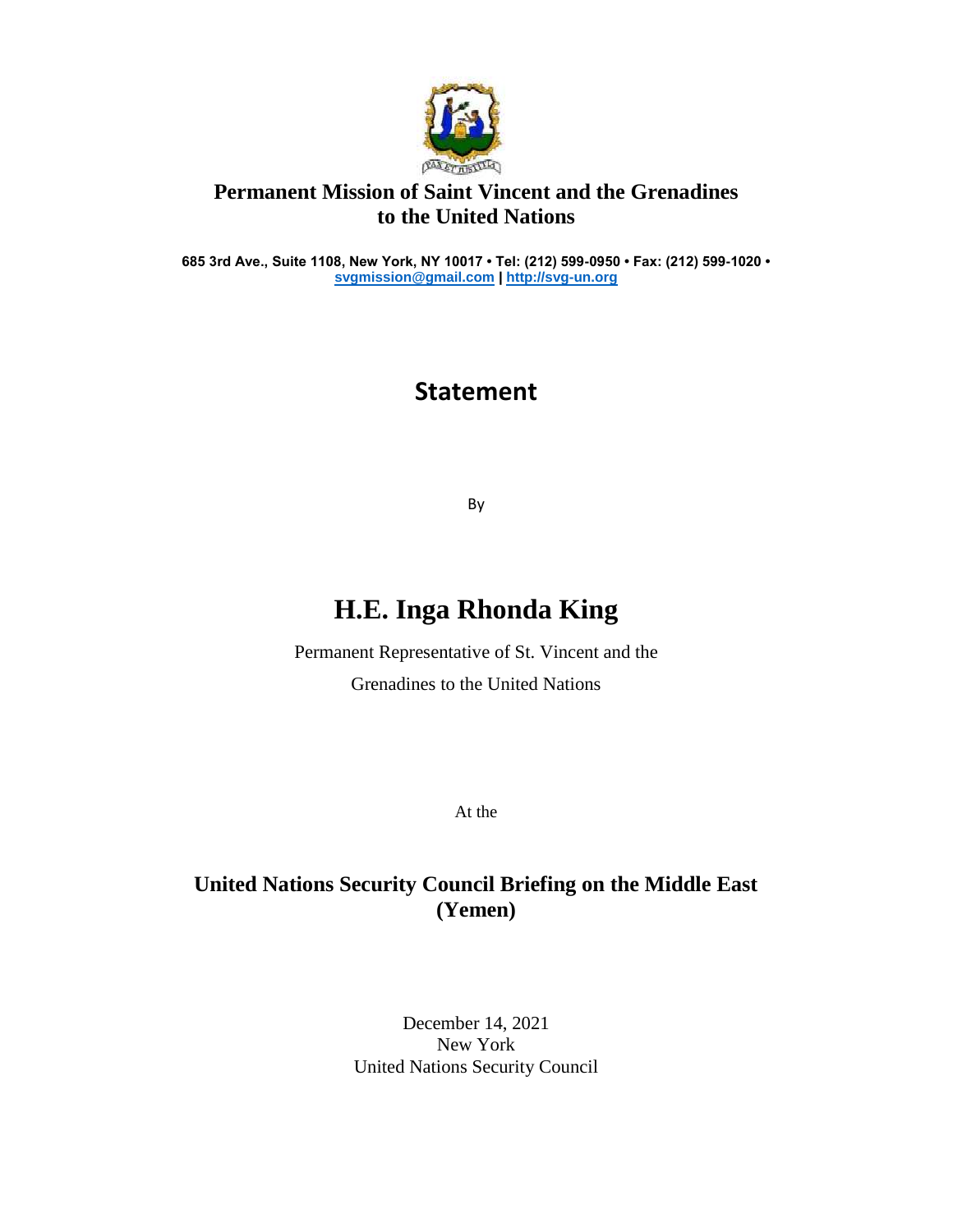Thank you, Mr. President.

We thank our briefers, Special Envoy Hans Grundbrerg and ASG for OCHA Mr. Ramesh Rajasingham, for their presentations this morning.

It is unfortunate that we have to begin our remarks today with a statement of condemnation of the continued hostilities in Yemen, including the recent indiscriminate strikes that landed on an IDP camp in Marib and the bombing in Hajjah, both of which resulted in loss of life. We echo the calls for an immediate and comprehensive ceasefire and for the parties to engage in political dialogue.

For years, the conflict in Yemen has continued unabated, leading to consequences that will reverberate even after a political solution is achieved. Lives and livelihoods have been lost, critical infrastructure destroyed, the healthcare system fractured, the economy has been decimated and food insecurity has intensified with many lacking the purchasing power to access basic food and essential services. The multifaceted nature of this conflict demands that a solution must be equally multifaceted. In this regard, a political solution to the armed conflict must be pursued in parallel with a comprehensive plan to reinvigorate the economy. These two factors ie the lack of a political solution and the decimated economy — are drivers of the conflict and are deeply connected to the catastrophic humanitarian situation. This has left millions in need of assistance, including nutrition, health care, and critical WASH (Water, Sanitation and Hygiene) supplies. To this end, we appeal to donors to disburse funds and increase pledges with a sense of urgency to ensure a sustained humanitarian operation, and call on the parties to honour their obligations under international law to ensure and facilitate the safe and unhindered delivery of humanitarian aid to those most in need. While we underscore the indispensable nature of humanitarian aid, we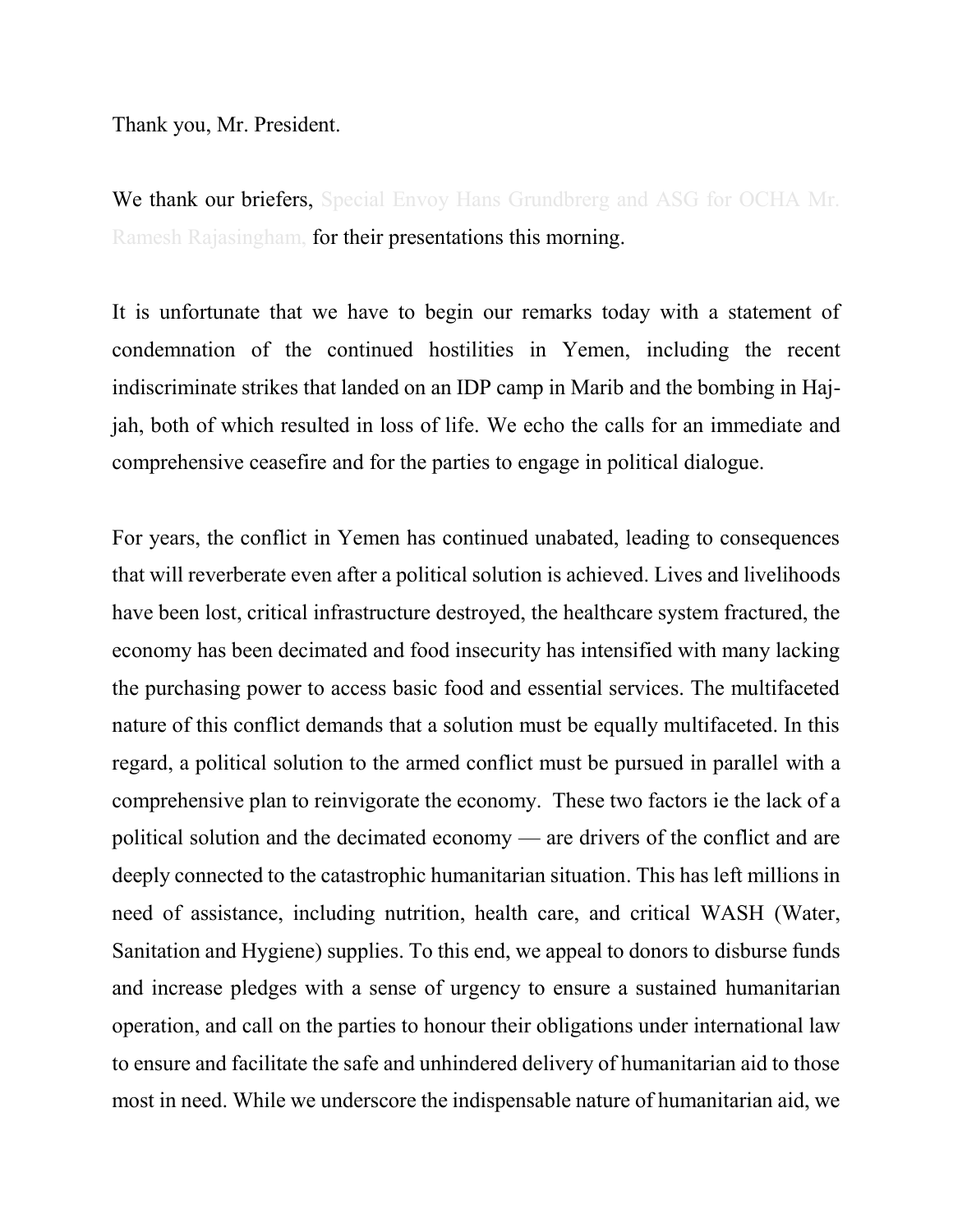also note that this is merely a palliative response to the symptoms of the conflict and not a solution. Our ultimate goal is a durable end to the daily suffering of people in Yemen, which can only be achieved through an inclusive political solution.

#### Mr. President,

This is the final statement that Saint Vincent and the Grenadines will deliver on this file in the Security Council. Since our assumption of responsibilities on January 1, 2020, we have repeated our appeals monthly for the parties to commit to a sustained cessation of hostilities, and the resumption of an inclusive political process that is Yemeni-led and Yemeni-owned, and reflective of all groups within Yemeni society. Women cannot be excluded from this process, but must instead be afforded the opportunity to meaningfully participate in decision-making and in the shaping of agendas and practices. While there exists diplomatic momentum within the international community for an end to the conflict, this momentum will not be translated into concrete action on the ground without the political will of the parties. We appeal to stakeholders with influence to engage constructively with the parties to the conflict to encourage an end to the violence and a resumption of dialogue. To our counterparts in the Security Council, as we take our leave, we urge you to remain united on this file, with the well-being of the Yemeni people and the peace, security and prosperity of their nation and the region, at the forefront of all discussions and actions. On this note, we reiterate our support for all efforts made in good faith to address the ongoing threat posed by the SAFER oil tanker.

#### In conclusion, Mr. President,

Saint Vincent and the Grenadines will continue to stand in solidarity with the Yemeni people, as this august body works towards the discharge of its mandate, in